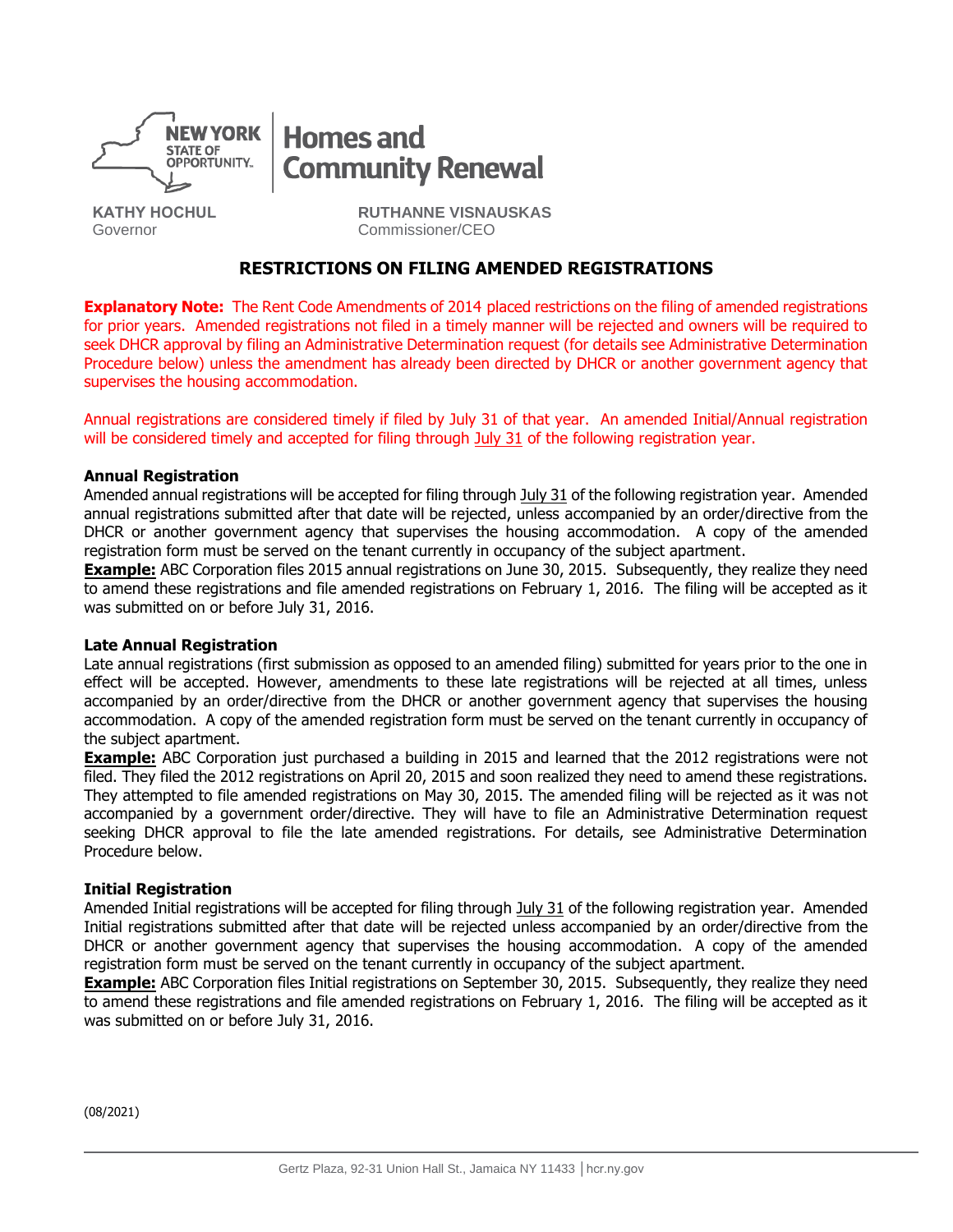

**KATHY HOCHUL** Governor



**RUTHANNE VISNAUSKAS** Commissioner/CEO

## **DIRECTIONS – AMENDING A RENT REGISTRATION**

Only building owners/managing agents can submit amendments.

The directions for completing **Amendments** to previously submitted **Initial** or **Annual** Rent Registration information is as follows:

Either photocopy the original building/apartment form manually submitted to the Division of Housing and Community Renewal (DHCR) or reprint the forms submitted through ARRO. If you do not have a copy of the original form, conta[ct PSU@nyshcr.or](mailto:PSU@nyshcr.org)g and specify the registration year. A blank form will be provided to you to reproduce the registration already on file and then follow the directions below.

(NOTE: amendments to rent registration submissions must be completed using the building and/or apartment registration forms for the **year** being amended).

- Write the word **AMENDMENT** on top of both the building and apartment forms.
- Make the necessary changes directly on the form and highlight.
- Include a signed and notarized RR-2(i) form for an amendment to an initial registration or the RR-2S form from the building summary submitted through the Annual Rent Registration Online (**ARRO**) system for an amendment to an annual registration.
- Return the forms to the Rent Registration Unit at DHCR, Rent Registration Unit, Gertz Plaza 92-31 Union Hall Street, Jamaica 11433.
- Supply a copy of the amended apartment form to the tenant(s).

**If you are submitting an amendment for a prior year registration, initial or annual, you must attach a government directive (ex. HPD, DHCR, Court), and follow the above procedures. The Registration Unit will review amendments and attached government directives and process those changes that are directed.**

If you have any questions, please email PSU@nyshcr.org.

(08/2021)